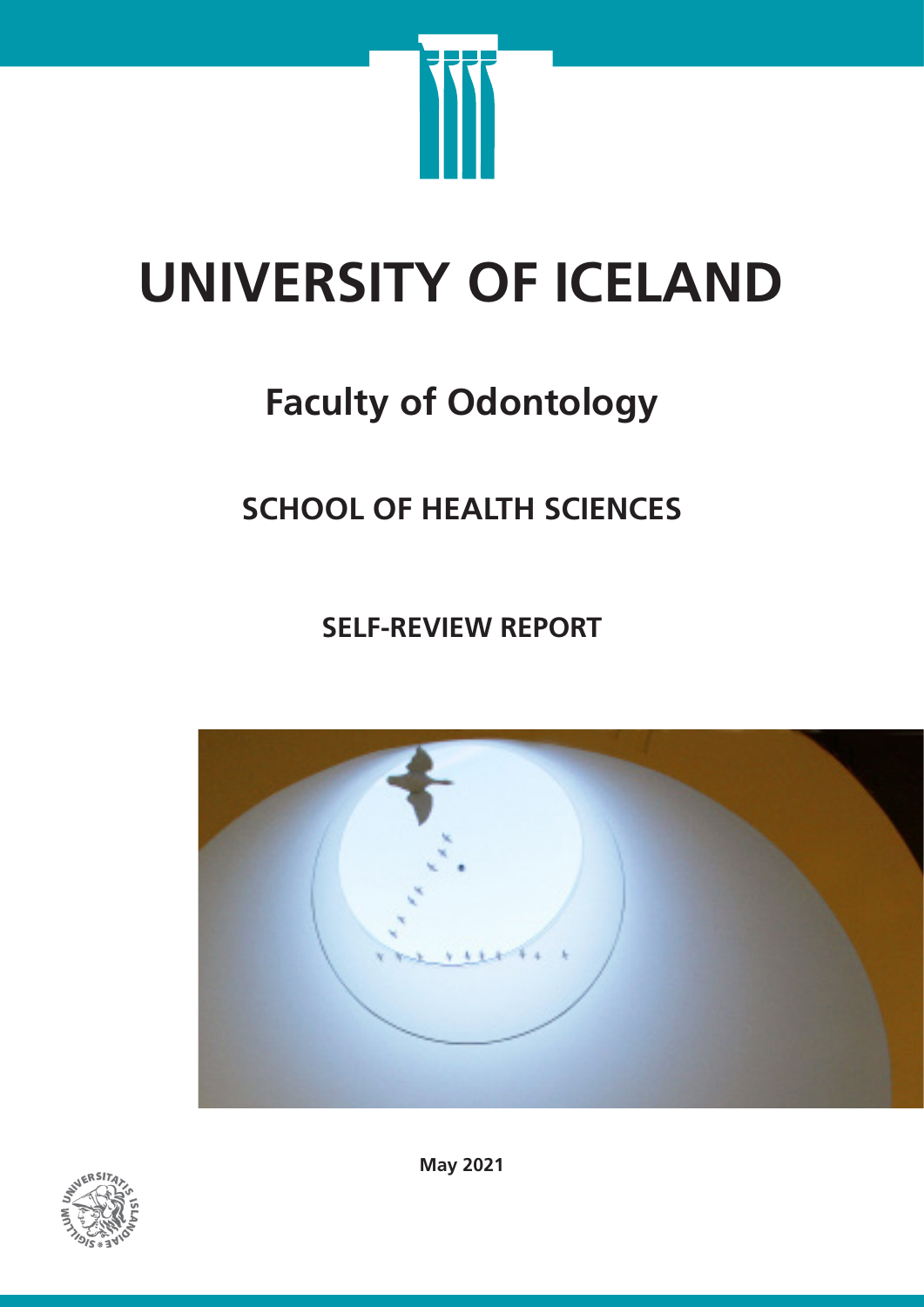

# UNIVERSITY OF ICELAND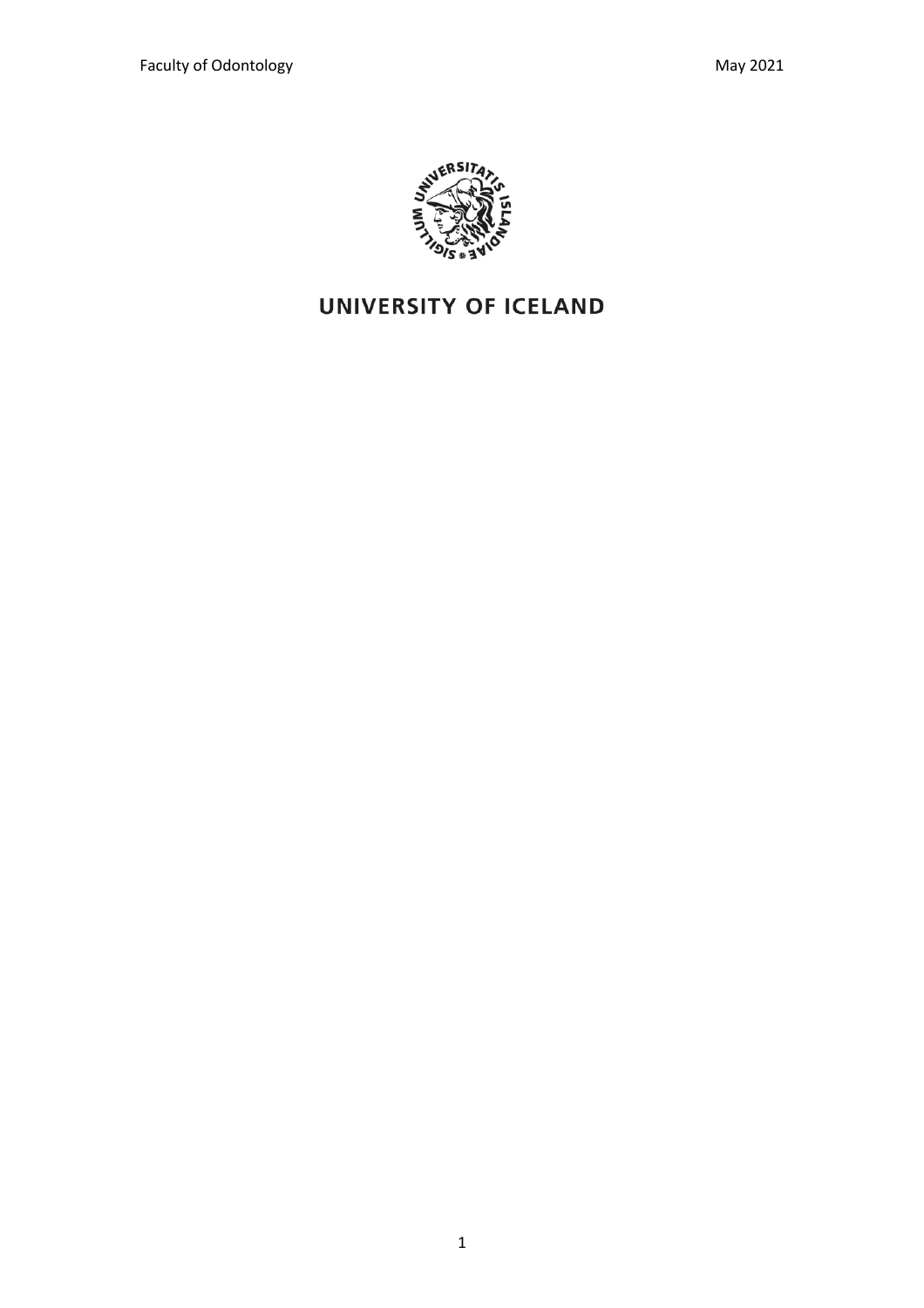### **Introduction**

In accordance with the Icelandic Quality Enhancement Framework at the University level in Iceland and the University of Iceland's Guidelines for the organization, schedule and process of institution-led review of faculties and interdisciplinary programmes, the Faculty of Odontology, School of Health Sciences, University of Iceland, carried out self-evaluation during the autumn semester of 2020. The results are presented in this report. A selfevaluation committee was established in March 2020 and same month an international expert was contacted who accepted her roll shortly after. Meetings were held during fall of 2020.

The committee members were:

- 1. Ellen Flosadóttir, associate professor, Head of the Faculty of Odontology and Chairperson of the self-evaluation committee.
- 2. Kristín Heimisdóttir, assistant professor and Head of the Study committee.
- 3. Aðalheiður Svana Sigurðardóttir, doctoral graduate student and Head of the Department of Dental Technology.
- 4. Eva Guðrún Sveinsdóttir, assistant professor and academic staff representative.
- 5. Erna Rún Einarsdóttir, assistant professor and academic staff representative.
- 6. Vilhelm Grétar Ólafsson, assistant professor and academic staff representative.
- 7. Margrét Stefánsdóttir, webmaster at the School of Health Sciences and secretary of the committee.
- 8. Birta Þórsdóttir, cand.odont., former student (graduated in 2020).
- 9. Ægir Benediktsson, 6th year student, student representative.
- 10. Kolfinna Líf Pálsdóttir, 5th year student, student representative.

In the summer of 2020 (August), the committee arranged meetings with experts from the Quality Administration, Centre for Teaching and Learning, the Social Science Research Institute and the University central administration. Core statistics describing the Faculty including number of students, funding and research activities were provided by the central administration. The Centre for Teaching and Learning provided expert assistance in the revision of learning objectives and outcomes for all academic staff at the Faculty.

Student focus meetings were arranged to provide feedback on the study programmes. This was done with a group of students from the Faculty, meeting with project manager from the Social Science Research Institute. Another group including dentists graduating from the Faculty 2015-2020 held a meeting and made a report based on their experience during their education and after graduation. This report therefore relies primarily on information that the self-review committee collected on student views and opinions in the focus groups.

A committee of four individuals acted as international external experts during the selfevaluation process. The external panel visited the Faculty of Odontology and consulted with the self-evaluation committee as well as with other members of staff and students in February 2021. The members of the expert panel were: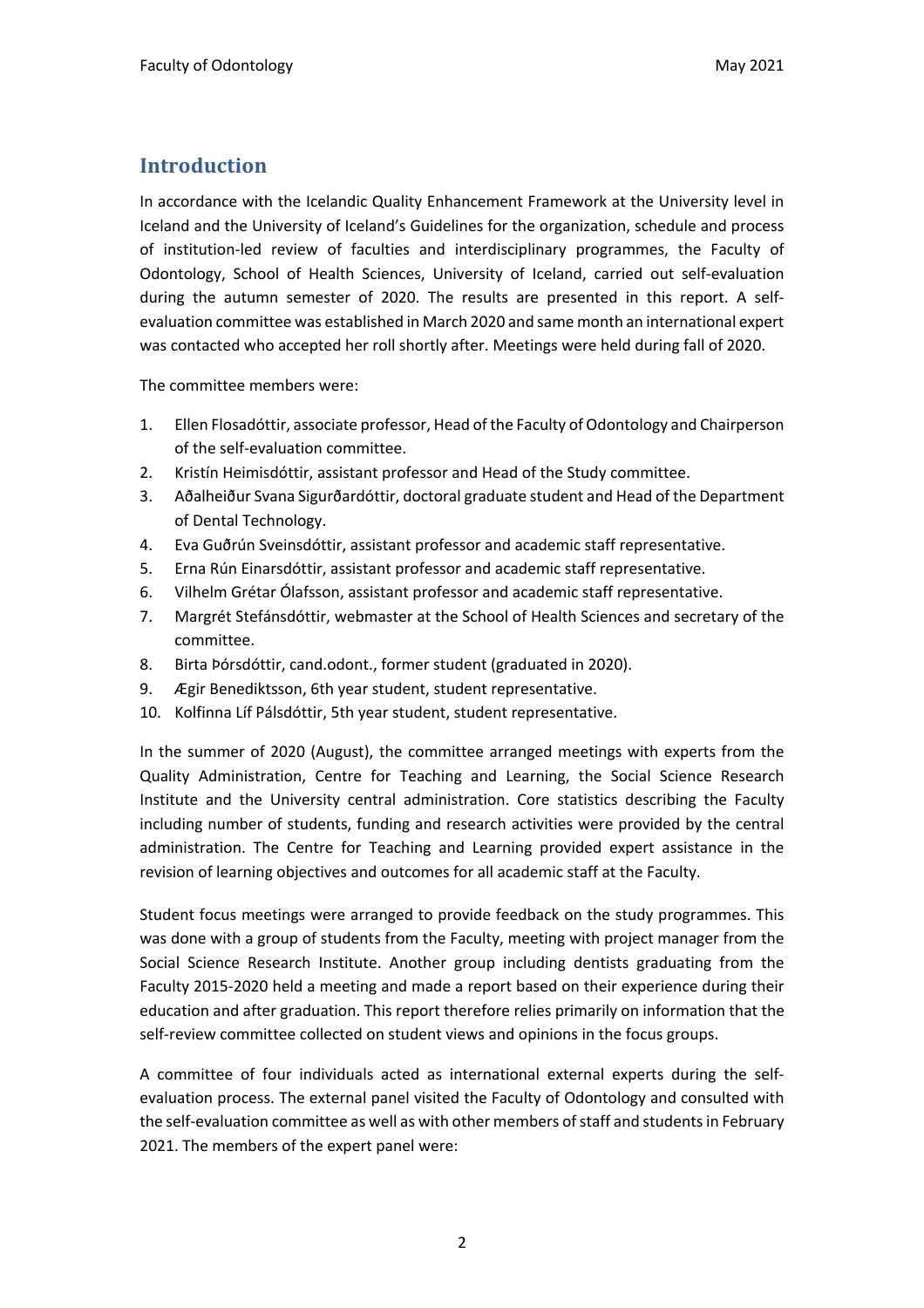- 1. Cecilia Christersson DDS PhD, Pro-Vice-Chancellor for Global Engagement and Challenge Based Learning, Malmö University
- 2. Stefan Lindgren Senior Professor in Gastroenterology, Lund University, Sweden
- 3. Lisbeth Fagerström, Rector of Åbo Academi University in Vasa and Professor in Caring Science, Faculty of Education and Welfare Studies, Åbo Akademi
- 4. Stuart Binder-Macleod, Edward L. Ratledge Professor & Associate Deputy Provost for Clinical and Translational Research, Department of Physical Therapy, University of Delaware

### **Faculty Characteristics**

The Faculty of Odontology is the only dental school in Iceland. It is one of the smallest faculties in dentistry worldwide with only 8 students per year in dentistry (TAN) and 5 students per year in dental technology (TSM) (Appendix 1, Table 1). Beside these two study programmes the Faculty offers academic training to masters and doctorate degree level but the Faculty does not offer postgraduate clinical specialist training in dentistry. Postgraduate education at masters and doctoral levels are indeed possible but the motivation for graduate students to continue with further education has been limited. One of the motivations has been to increase the possibility for graduates to attend good schools abroad for clinical specialist training. The Faculty runs the only official dental clinic in Iceland meeting the needs of a big group of people for less expensive dental treatment. It has a strong clinical curriculum, giving the students a good preparation for their clinical carrier but the Faculty has not as strong research curriculum. The program provides students with enough hours of clinical training to be able to apply for a license to practice dentistry in Iceland and in the countries of the EEA, according to Icelandic law and regulations. Thus, the cand.odont. degree from the University of Iceland permits registration as a dentist with the Ministry of Health and Social Insurance Administration without further training or qualification.

The administration of the Faculty is in accordance with University regulation 569/2009, more specifically articles 17 to 20. The Faculty is governed by a Faculty Meeting, held at least twice every term (more often if needed). Further, there is a Faculty Board that meets at least once a month, for discussion and decisions (granted authority from Faculty Meeting), as necessary. Student representatives attend both Faculty Meetings and Faculty Board Meetings. Daily administration is in the hands of the Faculty Head with assistance from the Vice Head, as needed. The Faculty Head is also a member of the Executive Board of the School of Health Sciences. The Department of Dental Technology has its own administration and representatives both in the Faculty Meeting and the Faculty Board.

The Faculty of Odontology currently has a total of 21 academic teaching positions or the equivalence of 12.2 positions (Appendix 1, Table 2). Three of the Faculty members have a doctoral degree and the remaining have a master's degree. Both professors have doctoral degree from the University of Iceland and one of the assistant professors has a doctoral degree from Sweden. The Faculty members have expertise in most of the specialties within dentistry. (CVs provided in Appendix 4, Committees in Appendix 3). Adjunct professors are 4 in positions equivalent to 1.8 FTE. Forty-six sessional teachers are involved with the teaching activities within the Faculty, responsible for 16.9 full time positions. These sessional teachers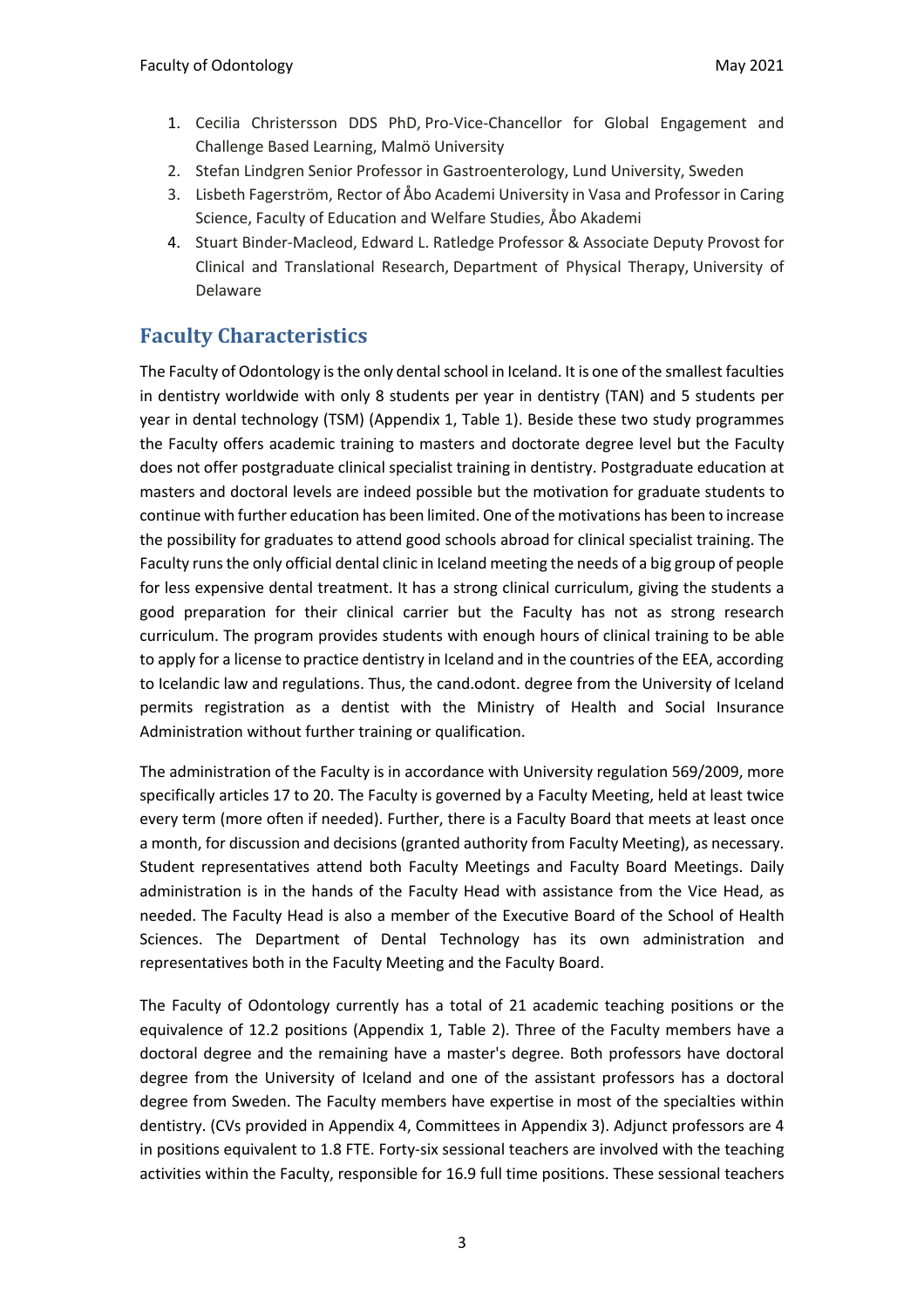take care of preclinical teaching, clinical teaching as well as other teaching activities. The gender division has changed rapidly last years at the Faculty as in most other subjects within the University, making the ratio between female and male Faculty members almost even. However, the same gender balance cannot be claimed for sessional teachers as higher proportion of sessional teachers are women. This may be because higher number of females have graduated from the Faculty in recent years than males and newly graduated are frequently getting in to offer instructions.

An overview of students and study programmes can be found in Appendix 1, Table 3. There is significant interest for becoming a dental professional in Iceland and a considerable competition to obtain a place at the Faculty of Odontology. This is dealt with by having an open entrance to students that meet the minimum requirements, an upper-secondary education, for entry to University-level education according to the law in Iceland.

Students attend a course focused on basic biology, anatomy, chemistry, professional identity and dental morphology; theoretical and practical. After the first term 8 dental students (TAN) and 5 dental technology students (TSM) with the highest weighted average grades are offered to continue their studies at the Faculty. Drop-outs after this strict entry process are very rare, which is not the case in many other areas of university programmes in Iceland. Because of the strict selection procedure only a few students complete the courses each year, however, all of them with a completion rate of 100%.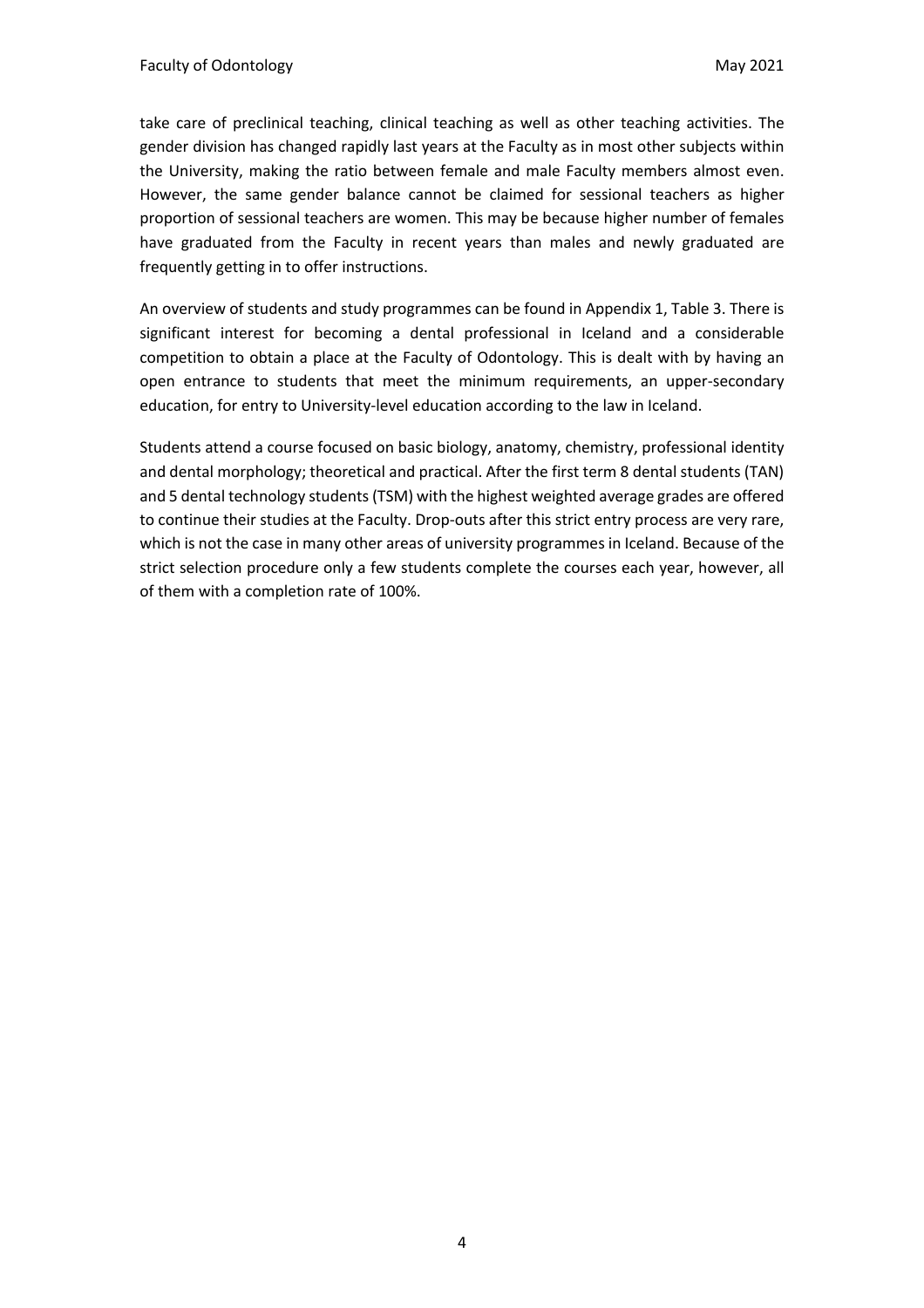## **Summary and Main Conclusions for the Faculty**

#### Lessons learned from OEF1

Overall, the Faculty has made considerable progress since the last review and has implemented several of the actions and goals set in the 2014 review:

- Students are informed of results from exams in numerus clausus earlier than before.
- Regluar meetings are held with students from each year in a group to find out what could be done better and if there are some problems going on regarding some courses.
- Lectures are given in periods at the clinical years.
- Students are informed of their progress in the clinical subjects by informal interviews.
- The dental clinic has got an intra-oral scanner.
- The MS programme has become easier to complete after finishing the cand odont. degree.
- The preclinical equipment has been renewed.
- The Faculty of Odontology gets bonuses when graduating their students with cand odont. degree.
- Students have access to the technique after hours.
- A new laboratory technician has been recruited.

#### Teaching and Learning

The Faculty has recently revised the learning outcomes for all its courses and the total programme. Curricular mapping has even been carried out to assure coordination across courses.

Since the Faculty cannot rely on outcome from student surveys conducted by the University, student focus meeting has been carried out to provide feedback on the study programmes. This was done with a group of students from the Faculty, meeting with project manager from the Social Science Research Institute. Another group including dentists graduating from the Faculty 2015-2020 held a meeting and made a report based on their experience during their education and after graduation.

The Faculty has generated an action plan (Appendix 2) that includes the main concerns raised by students. This includes following:

- Arrange for a special study room for students at the Faculty of Odontology.
- Informal interview between teacher and student at the spring semester at pre-clinic (on third year) discussing the students progress and what could be done better.
- Faculty members should inform students in time if they have to change teaching hours to respect their students schedule, and even strive to complete their teaching during working hours on weekdays.
- Use intraoral skanner more frequently and provide the students with good instructions on how to use the scanner to be more fluent in using it on a regular basis.
- The departmental office should have better communication with students, giving them neccesary information when needed.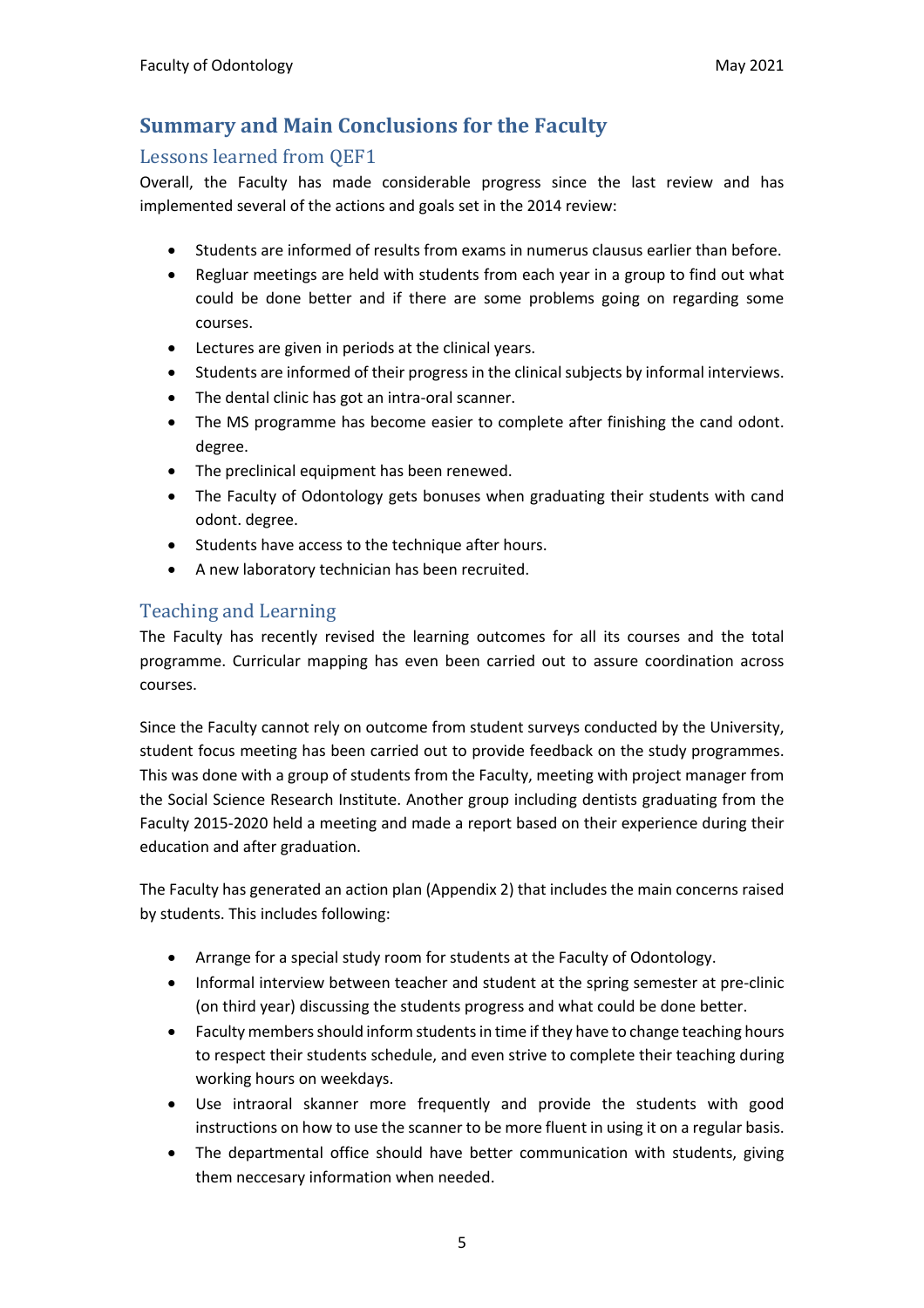- Update the course in anesthesia.
- Make the course in Radiography more structured for dental students.
- Introductory course on first year should be transferred to the second year.
- Encourage Faculty members to take diploma course in teaching and learning studies to improve their pedagogic skills.
- Mandatory for students to work on research project will increase research experience for students and research output by the Faculty and increase funding to the Faculty through research.
- New dental units for the clinic have been approved by the management of the University of Iceland. The new units will increase the quality of the clinical facilities and make a better working environment for the students.

#### Management of Research

The Faculty of Odontology has not written formal documents on research policy by defining specific research areas or outcomes, but rather its goals and strategies have a manifestation in the broad University policy on free pursuit of knowledge and scientific research that meets stringent ethical standards.

A small number of masters and doctorate students as well as the lack of clinical specialist programs limits the possibility of an established and active research atmosphere at the Faculty of Odontology. This is reflected in the research output of faculty (Appendix 1, Table 4). Low research output per Faculty member is closely connected to the fact that all members attend their clinical work outside of the Faculty since there is no Faculty clinic. Due to this there is a very limited funding possibility.

The Faculty staff conduct research and becomes involved in the student research to seek further knowledge about dental health and treatment.

The Faculty of Odontology also conduct basic and clinical research in the field of dentistry and provides the Government of Iceland or other relevant bodies with advice on matters concerning dentistry and dental health when such advice is requested.

#### Follow-up Processes

The implementation of the Action Plan will be a standing item on meetings of the Faculty Board and similarly Faculty Head will report on the progress regularly to the School Board. Faculty Head reports formally to the School Dean on the status of the implementation and plans for next year together with other relevant QA matters no later than 1 December and this will be followed up in the School Board. The School Dean will subsequently make use of this report in a status report for all Faculties in the School, which will be submitted to the Quality Committee no later than 15 January. The Quality Committee writes a short report to the Rector no later than 1 February, which will subsequently be discussed in a meeting between the Chair of the Quality Committee, the Director of Quality Management and Rector, Vice-Rectors. Deans of Schools and the Managing Director of the Central Administration.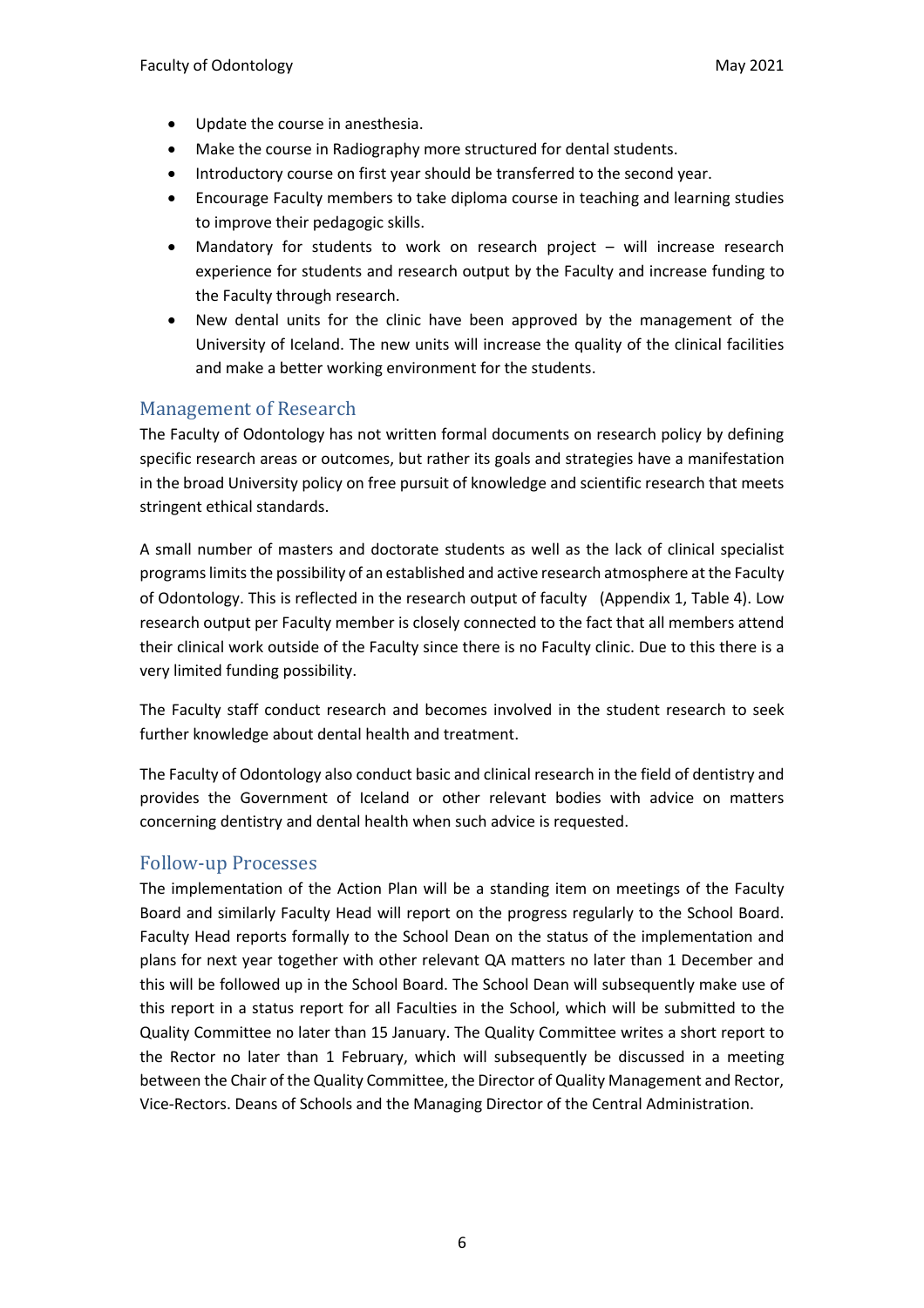#### **Appendix 1. Key Figures.**

#### **Table 1. Overview of present Study Programmes within the Faculty**

| <b>Name of Study Programme</b>  | Cycle <sup>1</sup> | <b>Degree</b> | <b>Credits (ECTS)</b> |
|---------------------------------|--------------------|---------------|-----------------------|
| <b>TSM261 Dental Technology</b> | 1.2                | BS            | 180 ECTS              |
| TAN281 Odontology               | 1.2                | Cand.odont.   | 360 ECTS              |
| TAN441 Odontology               | 2.2                | MS            | 120 ECTS              |
| TAN501 Dentistry                |                    | PhD.          | 180/240 ECTS          |

<sup>1</sup> See National Qualification Framework for Higher Education No. 530/2011.

#### **Table 2. Faculty members as of 15 March 2020 and sessional teachers 2019, number (No.) and full time-equivalent (FTE).**

|                             | <b>Male</b> |            | <b>Female</b> |      | <b>Total</b> |      |
|-----------------------------|-------------|------------|---------------|------|--------------|------|
|                             | No.         | <b>FTE</b> | No.           | FTE. | No.          | FTE  |
| Professors                  | 1           | 1.0        | 1             | 1.0  | 2            | 2.0  |
| Associate Professors        | 0           | 0.0        | 1             | 0.8  | 1            | 0.8  |
| <b>Assistant Professors</b> | 8           | 4.5        | 4             | 3.1  | 12           | 7.6  |
| Adjuncts                    | 4           | 1.1        | $\mathcal{P}$ | 0.7  | 6            | 1.8  |
| Total                       | 13          | 6.57       | 8             | 5.64 | 21           | 12.2 |
| Sessional teachers          | 16          | 8.6        | 30            | 8.3  | 46           | 16.9 |

#### **Table 3. Total number of students, number of entrants, retention rate for first year, and completion rate (4-year mean).**

| Programme     | No. of students |                        | 0f<br>No.<br>entrants <sup>3</sup> | Retention<br>rate | No.<br><sub>of</sub><br>graduates | Completion<br>rate $4$ |     |
|---------------|-----------------|------------------------|------------------------------------|-------------------|-----------------------------------|------------------------|-----|
|               | Total no.       | Full time <sup>1</sup> | Part<br>time $2$                   |                   |                                   |                        |     |
| <b>TSM261</b> | 19              | 16                     | 2                                  | 8                 | 63                                | 4                      | 100 |
| <b>TAN281</b> | 113             | 92                     | 13                                 | 64                | 58                                | 7                      | 100 |
| <b>TAN441</b> | 10              | 0.8                    | 5                                  | 2                 | 17                                | $\mathbf{1}$           | 75  |
| <b>TAN501</b> | 1.5             | 1                      |                                    | 0                 |                                   | 0                      |     |

1 > 22.5 ECTS completed. For Ph.D. students > 1 ECTS completed.

<sup>2</sup> 1-22 ECTS completed.

<sup>3</sup> For all programmes except Ph.D., no. of students completing at least one examination in first term.

<sup>4</sup> 2-year rate for diploma, 4-year rate for B.A./B.S., 3-year rate for M.A./M.S., 5-year rate for Ph.D.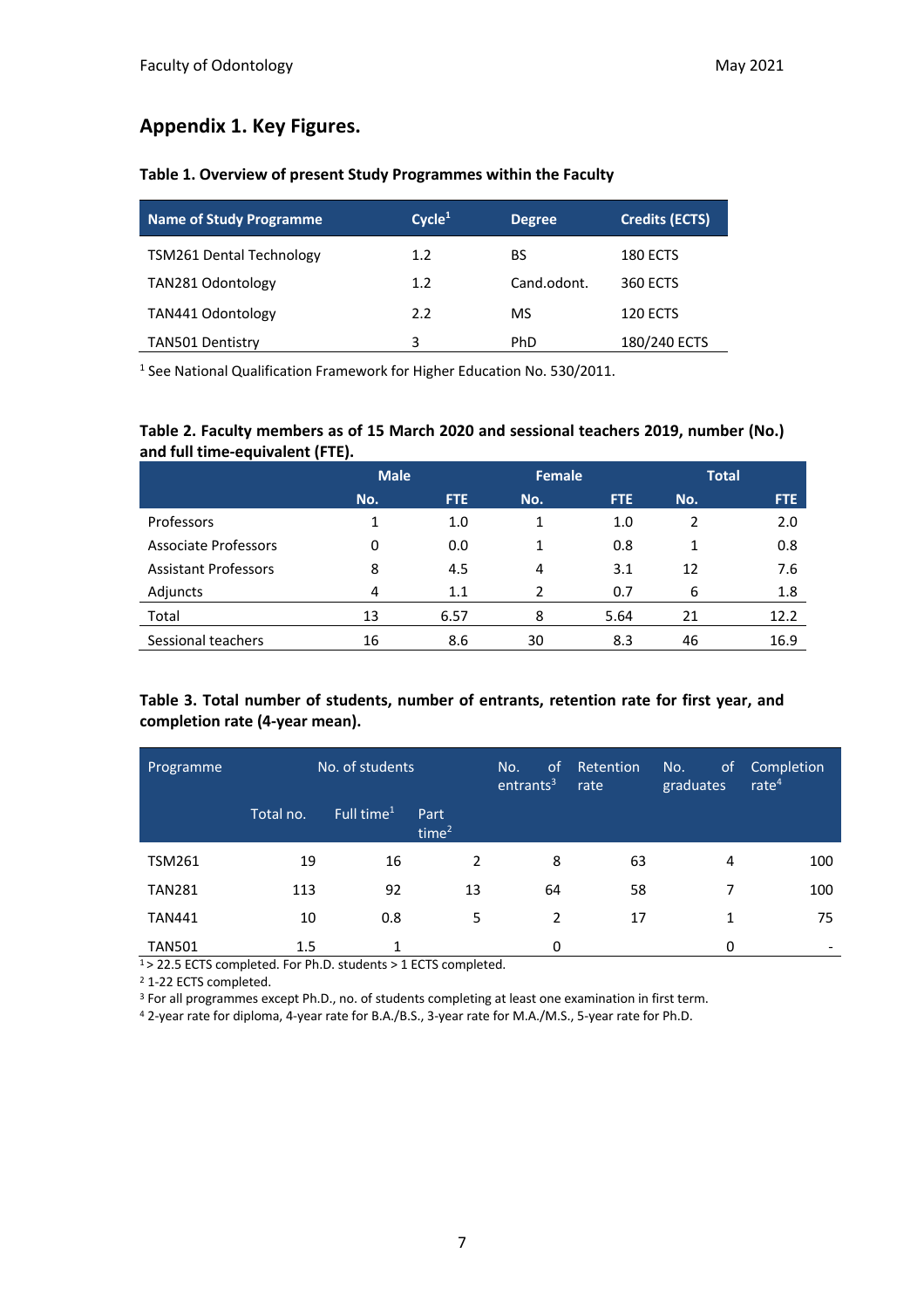Table 4. Research output of Faculty members, based on the Evaluation System for the Public Universities in Iceland, expressed by mean total research points (A) and mean research points from peer-reviewed publications only (B) per FTE.

|            |      | 2015 |              | 2016 |              | 2017 |              | 2018 |      | Mean |
|------------|------|------|--------------|------|--------------|------|--------------|------|------|------|
|            | A    | B.   | $\mathsf{A}$ | B.   | $\mathsf{A}$ | B.   | $\mathsf{A}$ | B    | A    | B    |
| Faculty    | 17.0 | 8.1  | 16.3         | 9.1  | 18.9         | 8.9  | 21.7         | 17.0 | 18.5 | 17.0 |
| School     | 39.7 | 29.0 | 40.6         | 29.6 | 34.7         | 24.1 | 37.7         | 27.6 | 38.2 | 39.7 |
| University | 37.8 | 24.7 | 37.1         | 25.1 | 34.8         | 22.8 | 37.8         | 26.4 | 36.9 | 37.8 |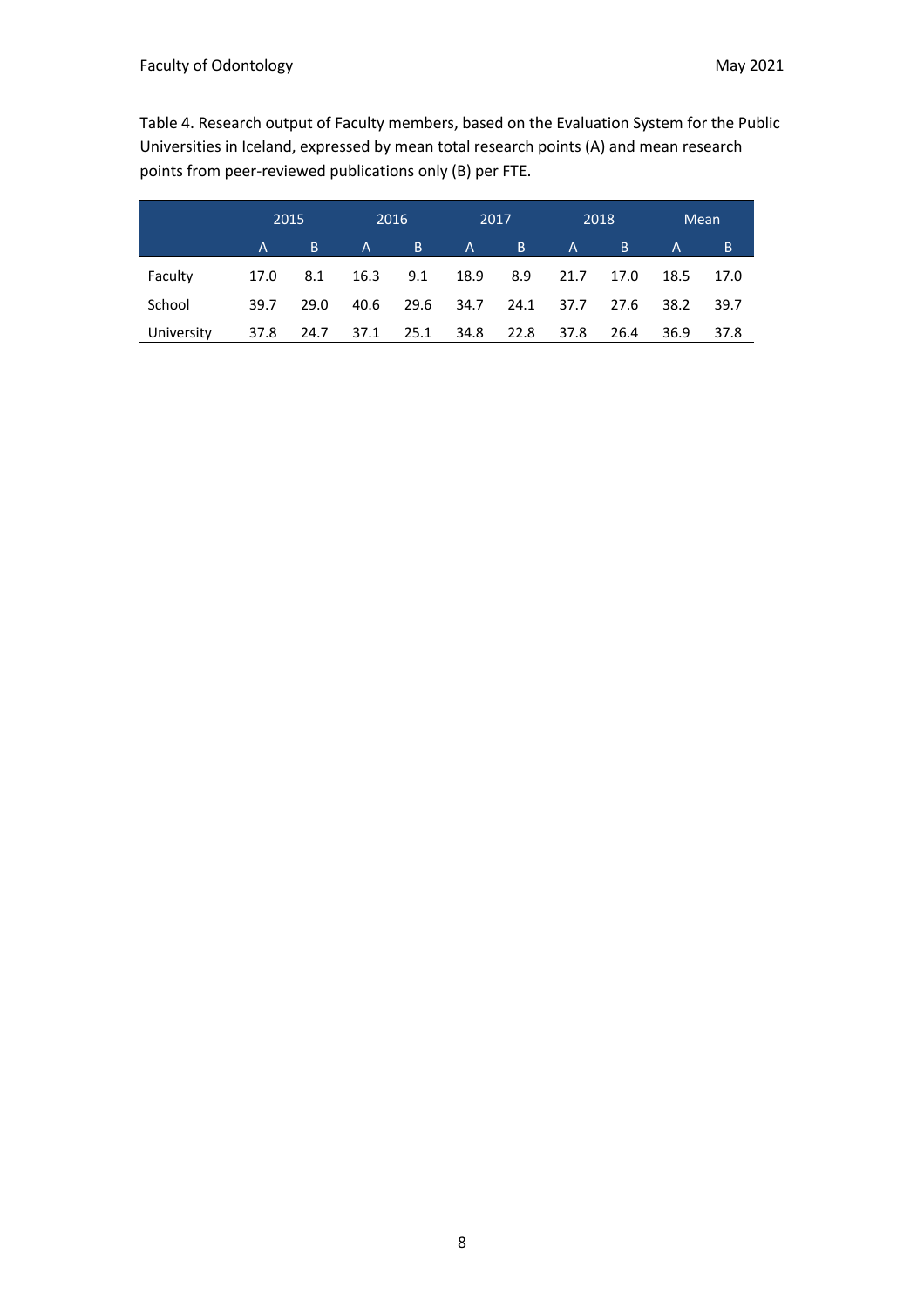# **Appendix 2. Action Plan for Teaching and Learning and Management of Research in QEF2**

| <b>Actions</b> | <b>How</b> | Deadlines Responsible |
|----------------|------------|-----------------------|
|                |            | party.                |

#### **2.1 TSM261 Dental Technology (BS 180 ECTS)**

| Ch. 2.1.1      | <b>Students</b>                                   |                            |                     |                                              |
|----------------|---------------------------------------------------|----------------------------|---------------------|----------------------------------------------|
| 1              | Add basic training in                             | Reform TSM503G             | Autumn              | Head of department                           |
|                | statistic earlier in the                          | courses on 5 <sup>th</sup> | 2022                | Head of study                                |
|                | programme, suitable for                           | semester and               |                     | committee Teachers                           |
|                | analysis of research data                         | include statistical        |                     | in courses                                   |
|                | at 6 <sup>th</sup> semester.                      | training using SPSS        |                     |                                              |
| Ch. 2.1.2      | <b>Teaching and Learning</b>                      |                            |                     |                                              |
| $\mathbf{1}$   | Increase CAD training                             | Add time to                | Autumn              | Head of department                           |
|                | and Implement the CAM                             | students CAD               | 2022                | Course supervisors                           |
|                | part of the education in                          | training and CAM           |                     |                                              |
|                | the programme                                     | lectures on 3D             |                     |                                              |
|                |                                                   | printing and 3D            |                     |                                              |
|                |                                                   | material science           |                     |                                              |
| $\overline{2}$ | CAD/CAM equipment                                 | Apply for a grant to       | <sup>1</sup> Spring | <sup>1</sup> Faulty Dean <sup>1,2</sup> Head |
|                | needed for vigorous                               | buy CAM 3D                 | 2021                | of department                                |
|                | training in the area                              | printer and curing         |                     | <sup>2</sup> Study committee                 |
|                |                                                   |                            |                     |                                              |
|                |                                                   | light <sup>1</sup>         | <sup>2</sup> Spring |                                              |
|                |                                                   | CAD software at            | 2022                |                                              |
|                |                                                   | once (licences and         |                     |                                              |
|                |                                                   | resources) to train        |                     |                                              |
|                |                                                   | multiple student at        |                     |                                              |
|                |                                                   | once <sup>2</sup>          |                     |                                              |
| 3              | Implement oral                                    | Change type of             | Spring 2022         | Head of study                                |
|                | examination on 2 <sup>nd</sup> to 4 <sup>th</sup> | assessment to              |                     | committee Teachers                           |
|                | semester                                          | meet student               |                     | in courses                                   |
|                |                                                   | needs                      |                     |                                              |
| 4              | Oral presentation 3rd and                         | Change type of             | Autumn              | Head of study                                |
|                | 4 <sup>th</sup> semester                          | assessment to              | 2021                | committee Teachers                           |
|                |                                                   | meet student               |                     | in courses                                   |
|                |                                                   | needs                      |                     |                                              |
| Ch. 2.1.3      | Coordination between teaching and research        |                            |                     |                                              |
| $\mathbf{1}$   | Course supporting data                            | Review curricula           | 2 years             | Head of department                           |
|                | analysis and BS project                           | and reform to meet         |                     | Study committee                              |
|                | (6 ECTS)                                          | the students needs         |                     |                                              |
| $\overline{2}$ | BS project (10 ECTS)                              | Review curricula           | 2 years             | Head of department                           |
|                |                                                   | and reform to meet         |                     | Study committee                              |
|                |                                                   | the students needs         |                     |                                              |

#### **2.2 TAN281 Odontology (Cand.Odont. 360 ECTS)**

| Ch. 2.2.1 | <b>Students</b>          |                      |                  |                      |
|-----------|--------------------------|----------------------|------------------|----------------------|
|           | The departmental office  | Give information to  | Spring 2021      | Departmental office. |
|           | should have better       | students when        |                  |                      |
|           | communication with       | needed.              |                  |                      |
|           | students.                |                      |                  |                      |
|           | All courses should have  | Prevent distress for | <b>Fall 2021</b> | Departmental office. |
|           | the right number of ECTS | students.            |                  |                      |
|           | units in the course      |                      |                  |                      |
|           | catalogue at the         |                      |                  |                      |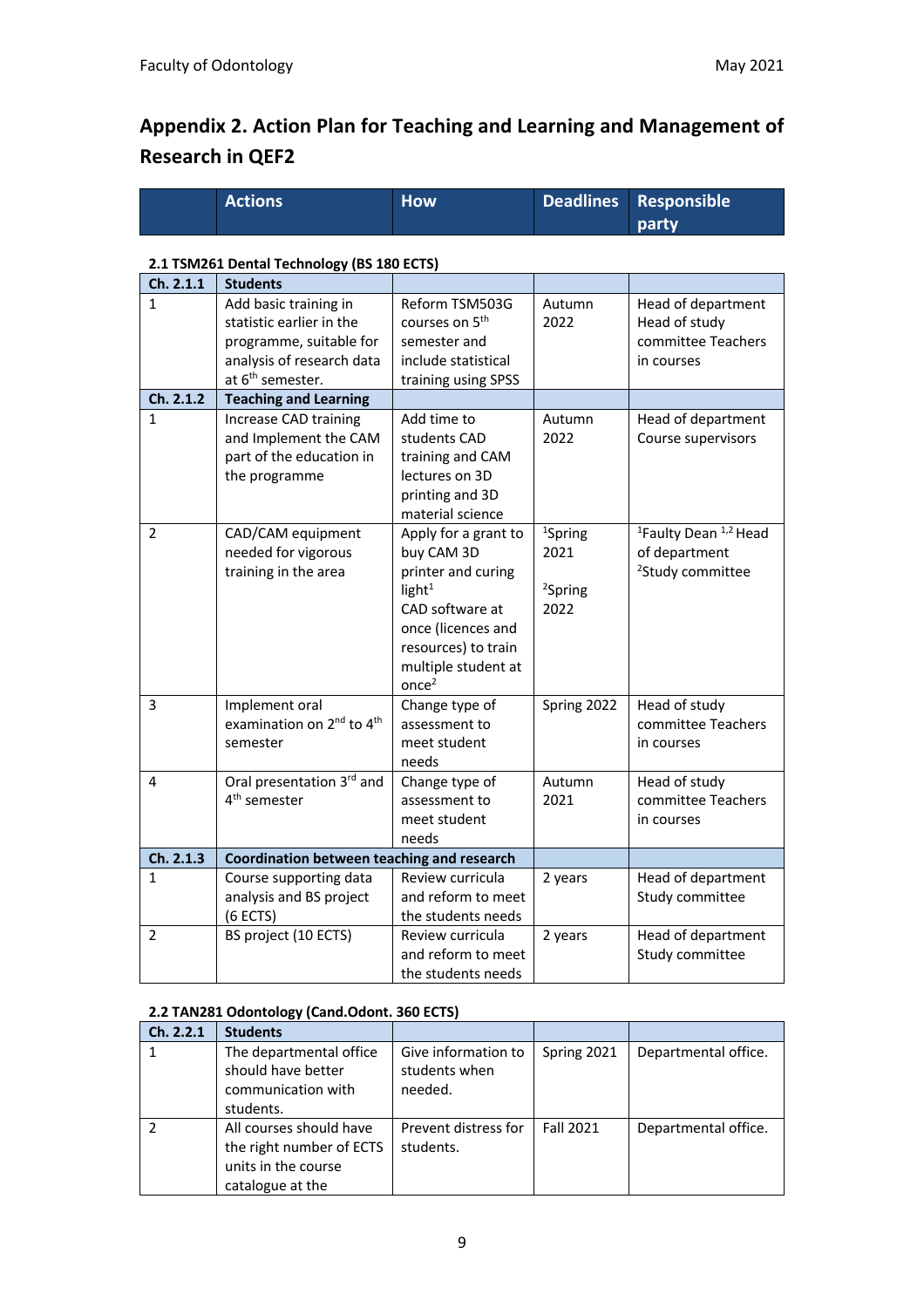|              | beginning of each school<br>year.           |                                        |                    |                                           |
|--------------|---------------------------------------------|----------------------------------------|--------------------|-------------------------------------------|
| 3            | Make course in                              | Avoid students to                      | <b>Fall 2021</b>   |                                           |
|              |                                             | attend lectures                        |                    | <b>Faculty Head</b><br>discusses with the |
|              | Radiography more<br>structured for students | that are not fit for                   |                    | teacher                                   |
|              |                                             |                                        |                    |                                           |
|              | at the Faculty.                             | their education.                       |                    |                                           |
| 4            | <b>Encourage Faculty</b>                    | Increase the                           | Within 5           | <b>Faculty Head</b>                       |
|              | members to attend                           | pedagogic skills of                    | years.             |                                           |
|              | courses in teaching and                     | the Faculty                            |                    |                                           |
|              | learning or even a                          | members.                               |                    |                                           |
|              | diploma course.                             |                                        |                    |                                           |
| Ch. 2.2.2    | <b>Teaching and Learning</b>                |                                        |                    |                                           |
| $\mathbf{1}$ | Informal interview                          | Discussing the                         | Spring 2021        | <b>Faculty Head informs</b>               |
|              | between teacher and                         | students progress                      |                    | instructors on pre-                       |
|              | student at the spring                       | and what could be                      |                    | clinic                                    |
|              | semester at pre-clinic                      | done better.                           |                    |                                           |
|              | (on third year).                            |                                        |                    |                                           |
| 2            | Introductory course for                     | Students will learn                    | <b>Fall 2021</b>   | <b>Study Committee</b>                    |
|              | 1 <sup>st</sup> year should be              | more from the                          |                    |                                           |
|              | transferred to the                          | course on second                       |                    |                                           |
|              | second year.                                | year since they are                    |                    |                                           |
|              |                                             | present at the clinic                  |                    |                                           |
|              |                                             | once a week                            |                    |                                           |
|              |                                             | assisting sixth year                   |                    |                                           |
|              |                                             | students examining                     |                    |                                           |
|              |                                             | patients at their                      |                    |                                           |
|              |                                             | first appointment                      |                    |                                           |
|              |                                             | to the school.                         |                    |                                           |
| 3            | Anaesthesia course -                        | Student require the                    | <b>Fall 2021</b>   | Faculty head                              |
|              | update                                      | course to have                         |                    |                                           |
|              |                                             | more quality and                       |                    |                                           |
|              |                                             | go further into the                    |                    |                                           |
|              |                                             | subject.                               |                    |                                           |
| 4            | Use intraoral scanner                       | Use of intraoral                       | Spring 2021        | Faculty members in                        |
|              | more frequently and                         | scanners has                           |                    | prosthodontics and                        |
|              | give the students good                      | become general in                      |                    | restorative dentistry.                    |
|              | instructions to be able to                  | dental offices                         |                    |                                           |
|              | use it on a regular basis.                  | today. It is                           |                    |                                           |
|              |                                             | important for the                      |                    |                                           |
|              |                                             | students to get to                     |                    |                                           |
|              |                                             | know how to use                        |                    |                                           |
|              |                                             | the instrument.                        |                    |                                           |
| 5.           | New dental units for the                    | The new units will                     | They are           | The University of                         |
|              | clinic has been approved                    | increase the quality                   | estimated          | Iceland                                   |
|              | by the management of                        | of the clinical<br>facilities and make | to be<br>delivered |                                           |
|              | the University of Iceland.                  |                                        |                    |                                           |
|              |                                             | a better working<br>environment for    | during<br>2021.    |                                           |
|              |                                             | the students.                          |                    |                                           |
| Ch. 2.2.3    | Coordination between teaching and research  |                                        |                    |                                           |
| 1            | Make it mandatory for                       | Will increase                          | Within 5           | Faculty Head and the                      |
|              | TAN students to work on                     | research                               | years              | Head of the Study                         |
|              | a research project                          | experience for                         |                    | Committee with                            |
|              |                                             | students and                           |                    | support from Faculty                      |
|              |                                             | research output by                     |                    | Meeting                                   |
|              |                                             | the Faculty                            |                    |                                           |
|              |                                             |                                        |                    |                                           |